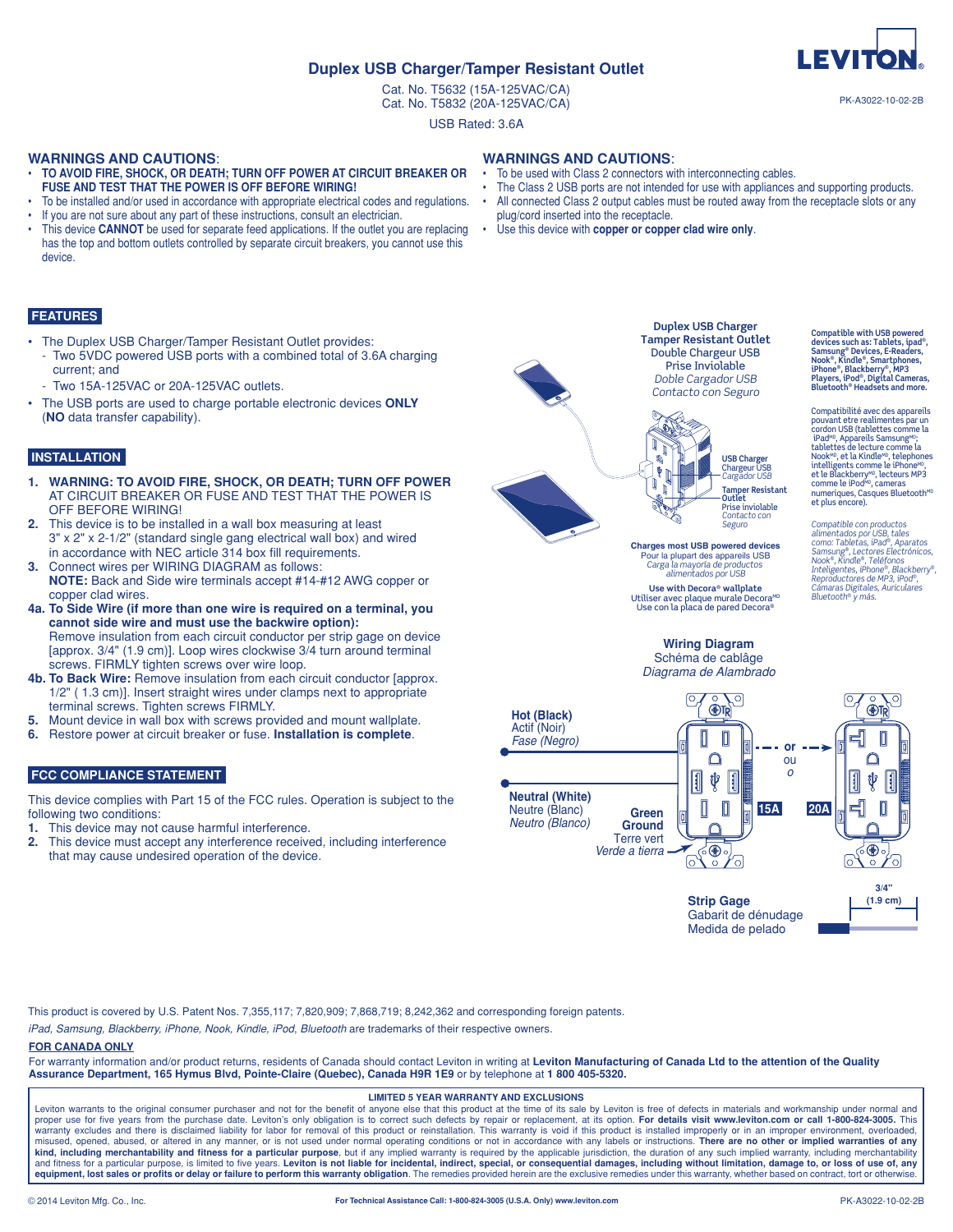#### **Double chargeur USB/prise inviolable**

No de cat. T5632 (15A-125VAC/CA), T5832 (20A-125VAC/CA) Valeur nominal USB: 3,6A

#### **AVERTISSEMENTS ET MISES EN GARDE :**

- **POUR ÉVITER LES RISQUES D'INCENDIE, DE CHOC ÉLECTRIQUE OU D'ÉLECTROCUTION, COUPER LE COURANT AU FUSIBLE OU AU DISJONCTEUR ET S'ASSURER QUE LE CIRCUIT EST BIEN COUPÉ AVANT DE PROCÉDER À L'INSTALLATION.**
- Installer ou utiliser conformément aux codes de l'électricité en vigueur.
- À défaut de bien comprendre les présentes directives, en tout ou en partie, on doit faire appel à un électricien.
- N'utiliser ce dispositif qu'avec du fil de cuivre ou plaqué cuivre.
- Ce dispositif NE PEUT être utilisé en présence d'alimentations séparées. (Si les sorties de la prise existante sont alimentées par deux fils actifs distincts, on ne peut employer ce dispositif pour remplacer cette dernière.)
- Chargeurs pouvant accepter les cordons d'interconnexion dotés de connecteurs de classe 2.
- Ne pas se servir des ports USB pour alimenter des appareils ou des produits connexes.
- Les cordons d'interconnexion branchés dans les ports ne doivent pas passer près des fentes de la sortie ou de tout cordon électrique y étant enfiché.

#### **CARACTÉRISTIQUES**

- Ce dispositif procure :
- deux ports USB alimentés de 5 V c.c. capables de fournir un courant de recharge de 3,6 A en tout;
- deux sorties inviolables de 15 ou de 20 A, 125 V c.a.
- Ports USB conçus pour recharger les dispositifs électroniques portatifs **seulement** (**AUCUNE** capacité de transfert de données).

# **INSTALLATION**

- **1. AVERTISSEMENT : POUR ÉVITER LES RISQUES D'INCENDIE, DE CHOC ÉLECTRIQUE OU D'ÉLECTROCUTION, COUPER LE COURANT** AU FUSIBLE OU AU DISJONCTEUR ET S'ASSURER QUE LE CIRCUIT EST BIEN COUPÉ AVANT DE PROCÉDER À L'INSTALLATION.
- **2.** Ce dispositif doit être installé dans une boîte murale ordinaire pour un dispositif (mesurant au moins 3 sur 2 sur 2 1/2 po [7,6 sur 5 sur 6,4 cm]) et être raccordé conformément aux exigences des codes locaux en matière de remplissage.
- **3.** Raccorder les fils conformément au SCHÉMA DE CÂBLAGE, en procédant comme suit. **REMARQUE :** les bornes arrière et latérales acceptent les fils de cuivre ou plaqués cuivre d'un calibre pouvant atteindre #14-#12 AWG.
- **4a. Câblage latéral :** dénuder l'extrémité de chaque conducteur de circuit sur environ 3/4 po (2 cm). Raccorder les fils conformément au schéma de câblage, en procédant comme suit : enrouler les fils sur les bornes de trois quarts de tour vers la droite. Serrer fermement les vis sur les fils.
- **4b.Câblage arrière :** Câblage arrière : dénuder l'extrémité de chaque conducteur de circuit conformément au gabarit apparaissant sur le dispositif (soit sur environ 1/2 po, ou 1,5 cm). Observer le schéma de câblage. Insérer les fils raidis sous les pinces adjacentes aux bornes appropriées. Serrer fermement les vis.
- **5.** Installer le dispositif dans la boîte au moyen des vis fournies et fixer la plaque murale.
- **6.** Rétablir le courant au fusible ou au disjoncteur. **L'installation est terminée.**

# **DÉCLARATION DE CONFORMITÉ FCC**

Ce dispositif est conforme aux exigences de la partie 15 des règlements de la FCC ainsi qu'aux normes en matière de brouillage (NMB) préjudiciable en vertu de la réglementation du ministère canadien des Communications. Il peut être utilisé à condition :

- **1.** qu'il ne cause aucun brouillage préjudiciable;
- **2.** qu'il ne soit pas affecté par les interférences d'autres dispositifs susceptibles notamment d'en perturber le fonctionnement.

Ce produit est protégé par les brevets américains : 7,355,117; 7,820,909; 7,868,719; 8,242,362 et les droits étrangers correspondants.

*iPad, Samsung, Nook, Kindle, iPhone, Blackberry, iPod et Bluetooth sont des marques de* commerce de leurs propriétaires respectifs.

Leviton garantit au premier acheteur, et CLUSIONS ET GARANTIE LIMITÉE DE 5 ANS<br>Leviton garantit au premier acheteur, et uniquement au crédit du dit acheteur, que ce produit ne présente ni détauts de<br>normale et adéquate, pe et tout dommage-intérêt découlant du délai ou du défaut de l'exécution des obligations de cette garantie. Seuls les<br>recours stipulés dans les présentes, qu'ils soient d'ordre contractuel, délictuel ou autre, sont offerts e

**Ligne d'Assistance Technique : 1 800 405-5320 (Canada seulement) www.leviton.com Para Asistencia Técnica llame al: 1-800-824-3005 (Sólo en EE.UU.) www.leviton.com**

No. de Cat. T5632 (15A-125VAC/CA), T5832 (20A-125VAC/CA) Capacidad del USB: 3.6A

#### **ADVERTENCIAS Y PRECAUCIONES:**

- **PARA EVITAR FUEGO, DESCARGA ELECTRICA, O MUERTE, INTERRUMPA LA ENERGIA MEDIANTE EL INTERRUPTOR DE CIRCUITO O FUSIBLE. ¡ASEGURESE QUE EL CIRCUITO NO ESTE ENERGIZADO ANTES DE INICIAR LA INSTALACION!**
- Para instalarse y/o usarse de acuerdo con los códigos eléctricos y normas apropiadas. • Si usted no está seguro acerca de alguna parte de estas instrucciones, consulte a un electricista.
- Use este producto sólo con cable de cobre o revestido de cobre.
- Este producto NO se puede usar en aplicaciones de alimentación separada. Si el contacto que está reemplazando tiene contactos en la parte superior e inferior controlados por dos conductores fase separados, no puede usar este producto.
- Para usar con conectores Clase 2 con cables de interconexión
- Las entradas USB clase 2 no están hechas para usar con artefactos electrodomésticos y de soporte.
- Todos los cable conectados Clase 2 deben estar lejos de las ranuras del contacto o de cualquier clavija/cordón insertado en el contacto.

#### **CARACTERISTICAS**

- El cargador Doble USB/Contacto con Seguro ofrece:
- Dos entradas USB de 5VCD con una de carga de corriente combinada total de 3.6A; y Dos contactos de 15A-125VCA o 20A -125 VCA.
- Las entradas USB se utilizan para cargar sólo productos electrónicos portátiles (sin capacidad de transferencia de datos).

# **INSTALACION**

- **1. ADVERTENCIAS: PARA EVITAR FUEGO, DESCARGA ELECTRICA, O MUERTE, INTERRUMPA LA ENERGIA** MEDIANTE EL INTERRUPTOR DE CIRCUITO O FUSIBLE. ¡ASEGURESE QUE EL CIRCUITO NO ESTE ENERGIZADO ANTES DE INICIAR LA INSTALACION!
- **2.** Este producto se debe instalar en una caja de pared mínimo de 7.6 x 5 x 6.4 cm (3 "x 2" x 2-1/2") (caja eléctrica de pared de 1 unidad) y cableada de acuerdo con los requerimientos de relleno del artículo 314 de NEC.
- **3.** Conecte los conductores de acuerdo al DIAGRAMA DE CABLEADO como sigue: **NOTA:** Las terminales laterales o posteriores aceptan cable de cobre o revestido de cobre hasta #14-#12 AWG.
- **4a. Cableado Lateral (si en una terminal es necesario usar más de un cable, no puede hacer un cableado lateral y debe usar la opción de cableado posterior):** ABLEADO LATERAL: Pele aprox. 1.9 cm (3/4") del aislante de cada conductor. Conecte los conductores según el diagrama de cableado apropiado y como sigue: Enrosque los alambres 3/4 de vuelta hacia la derecha alrededor de los tornillos terminales. Apriete firmemente los tornillos sobre el alambre enroscado.
- **4b. Cableado Posterior:** Para Cableado Posterior: Pele el aislante de la punta de cada conductor de acuerdo a la medida de pelado descrita detrás del producto [aprox. 1.3 cm (1/2")]. Conecte según el diagrama. Inserte los conductores derechos debajo de las abrazaderas al lado del tornillo terminal apropiado. Apriete firmemente los tornillos.
- **5.** Monte el producto y la placa en la caja de pared con los tornillos proporcionado.
- **6.** Restablezca la energía en el interruptor de circuito o fusible. **La instalación está terminada.**

# **DECLARACION DE CONFORMIDAD CON FCC**

Este producto cumple con la parte 15 de las Reglas FCC. La operación está sujeta a dos condiciones:

- **1.** Este producto no debe causar interferencia dañina.
- **2.** Este producto debe aceptar cualquier interferencia recibida, incluyendo interferencia que puede causar una operación no deseada.

Este producto está cubierto por las patentes de EE.UU.: 7,355,117; 7,820,909; 7,868,719; 8,242,362 y extranjeras correspondientes.

*iPad, Samsung, Blackberry, iPhone, Nook, Kindle, iPod*, *Bluetooth* son marcas registradas de sus respectivos dueños.

Leviton garantiza al consumido riginal MPOR CINCO AÑOS Y EXCLUSIONES<br>Leviton garantiza al consumidor original de sus productos y no para beneficio de nadie más que este producto e nel momento de su venta por Leviton está l

**SOLO PARA MEXICO**<br>**POLIZA DE GARANTIA:** LEVITON S. de R.L. de C. V., LAGO TANA NO. 43 COL. HUICHAPAN, DEL. M. HIDALGO MÉXICO D. F., MÉXICO. CP 11290 Tel (55) 5082-1040. Garantiza este producto por el término de un año en todas sus partes y mano de obra contra cualquier defecto de fabricación y funcionamiento a partir de la fecha de entrega<br>o instalación del producto bajo las siguientes **C** 

- 1. Para hacer efectiva esta garantía, no podrán exigirse mayores requisitos que la presentación de esta póliza junto con el producto en el lugar donde fue adquirido en<br>cualquiera de los centros de servicio que se indican a
- **2.** La empresa se compromete a reemplazar o cambiar el producto defectuoso sin ningún cargo para el consumidor, los gastos de transportación que se deriven de su<br>o cumplimiento serán cubiertos por: LEVITON, S. de R.L. de
- garantía. **4.** Cuando se requiera hacer efectiva la garantía mediante el reemplazo del producto, esto se podrá llevar a cabo en: LEVITON, S. de R.L. de C.V.
- 5. Esta garantía no es válida en los siguientes casos: A) Cuando el producto ha sido utilizado en condiciones distintas a las normales. B) Cuando el producto no ha sido<br>operado de acuerdo con el instructivo de uso en idiom
- **6.** El consumidor podrá solicitar que se haga efectiva la garantía ante la propia casa comercial donde adquirió el producto.

**7.** En caso de que la presente garantía se extraviara el consumidor puede recurrir a su proveedor para que se le expida otra póliza de garantía previa presentación de la nota de compra o factura respectiva.

**DATOS DEL USUARIO** NOMBRE: DIRECCION: COL: \_\_\_\_\_\_\_\_\_\_\_\_\_\_\_ C.P.<br>CIUDAD: \_\_\_\_\_\_\_\_\_\_\_ ESTADO: TELEFONO: **DATOS DE LA TIENDA O VENDEDOR** RAZON SOCIAL: PRODUCTO: MARCA: MODELO: NO DE SERIE: NO. DEL DISTRIBUIDOR: DIRECCION: COL:\_\_\_\_\_\_\_\_\_\_\_\_\_\_\_\_\_\_\_\_\_C.P.<br>CIUDAD: \_\_\_\_\_\_\_\_\_\_\_\_\_\_\_\_\_\_\_\_\_\_\_\_\_\_ ESTADO:

FECHA DE ENTREGA O INSTALACION:

TELEFONO: FECHA DE VENTA